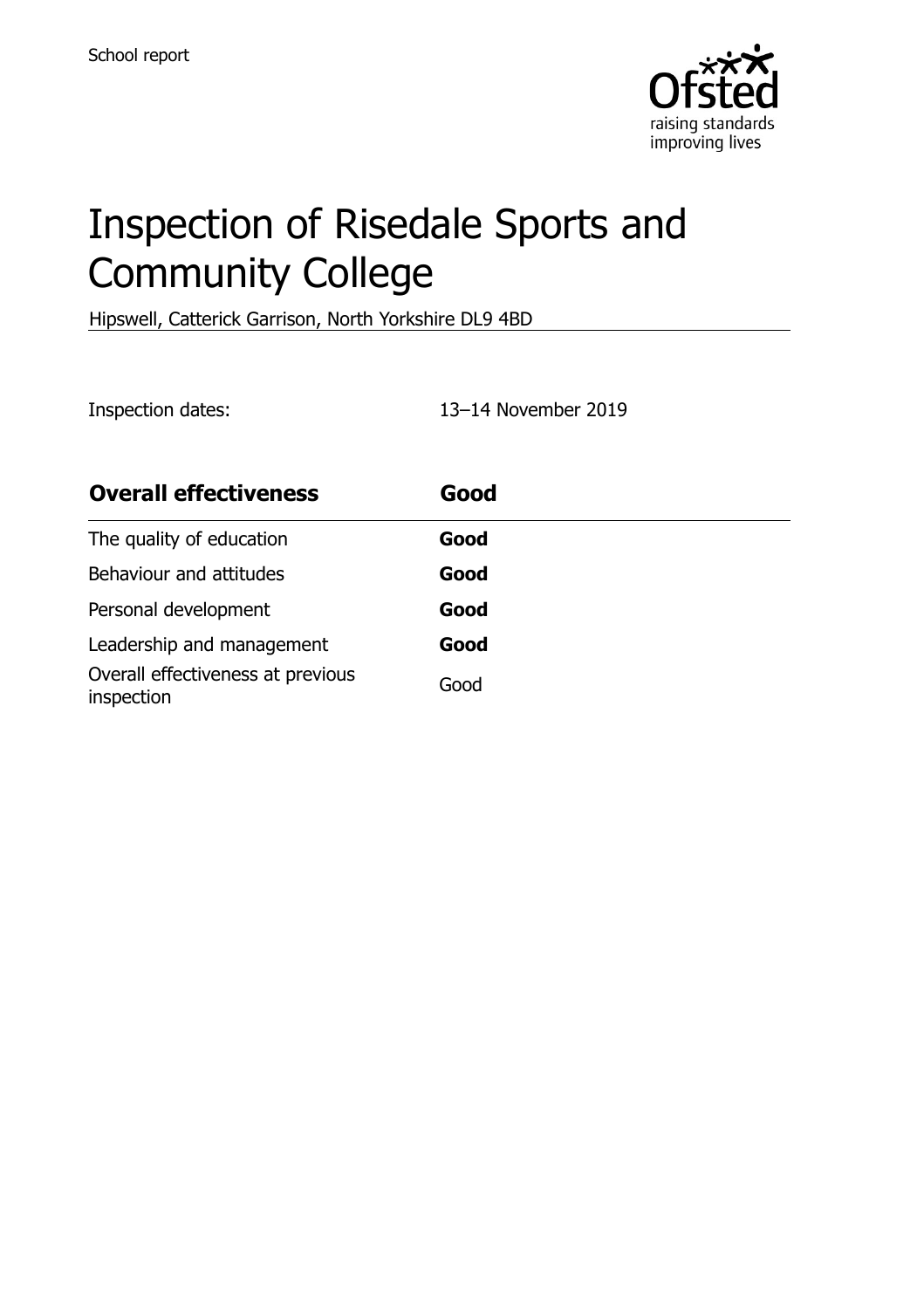

## **What is it like to attend this school?**

Pupils enjoy coming to Risedale Sports and Community College because it is a caring community. Parents spoke positively about how their children are made to feel welcome when they start school. For example, one parent said, 'I was very impressed with how the school receives new students, making them feel comfortable and welcomed.' This is important in a school where many pupils arrive after Year 7 or leave before the end of Year 11 because a parent serves in the armed forces.

Bullying is rare. Most pupils say that it is not an issue for them. If it does happen, staff fix the problems quickly. Pupils behave well around the school and in lessons. Low-level disruption occurs sometimes. Pupils are eager for this to stop completely.

Leaders and staff do not give up on pupils who misbehave. They exhaust all avenues before thinking about using fixed-period or permanent exclusion as a sanction. Staff have introduced a wide range of support measures to help pupils manage their emotions and build confidence.

Pupils are happy and feel safe in school. They know that staff want them to achieve well and will provide support if they need help.

#### **What does the school do well and what does it need to do better?**

Leaders have thought hard about how they can help pupils achieve well and enjoy learning. For example, leaders have recently introduced drama into key stage 3 to help improve pupils' confidence. More pupils are choosing a modern foreign language, history and geography in key stage 4. This is because the key stage 3 curriculum is now preparing them well for further study in these subjects. Pupils are now achieving more strongly in English and mathematics. In these subjects, and in most others, teachers build pupils' knowledge carefully over time. They encourage pupils to read challenging books, plays and poetry. Pupils enjoy choosing new library books. They like the rewards that teachers present for reading them.

There is still some variation in the effectiveness of the curriculum across subjects. In science, for example, Year 10 pupils, including the most able, achieve well. Teachers help pupils to be ready to learn complex ideas by breaking topics into small steps. However, in key stage 3 science, teachers sometimes move on to new topics before pupils have grasped a new concept fully.

Most teachers assess pupils' understanding as lessons develop. They adapt their lessons to help pupils when they do not understand. However, a minority of teachers do not do this as effectively.

Pupils with special educational needs and/or disabilities (SEND) achieve well. Teachers and staff provide effective support for pupils with SEND in lessons. Pupils with SEND receive effective one-to-one support in the 'hub' when needed.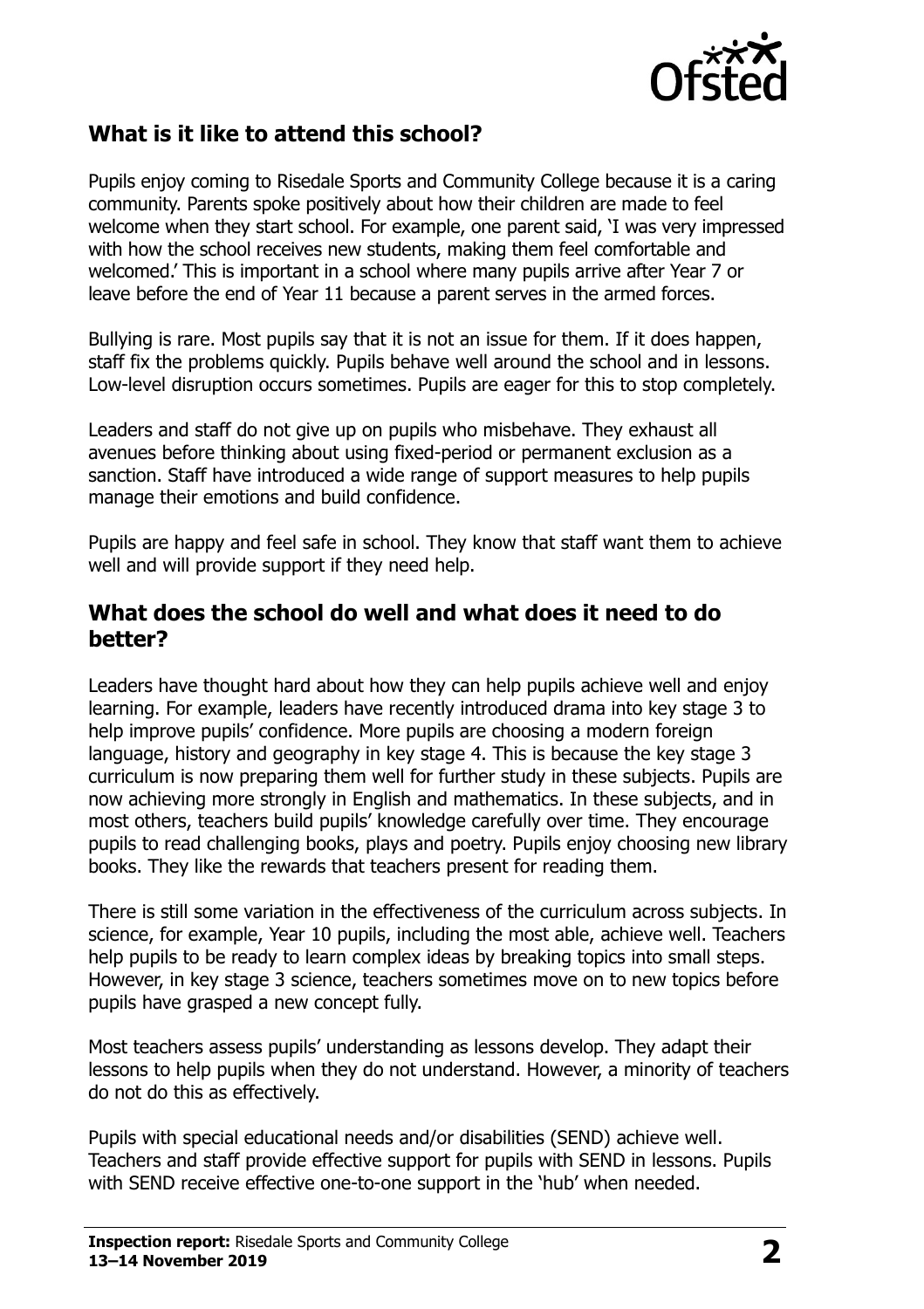

Pupils' attendance has risen steadily and is now above the national average. In most lessons, pupils behave well. They respond quickly to teachers' instructions. However, not all teachers manage behaviour in the same way. In a small number of lessons pupils misbehave for too long.

Provision for pupils' personal development is strong. For example, older pupils can become prefects. They become good role models to their peers. Pupils appreciate the highly effective careers advice they receive in lessons and from visiting speakers. In social studies lessons, pupils learn how to stay healthy and how to be responsible citizens.

Staff speak highly about senior leaders. Staff appreciate the support they receive to manage their workload. Leaders' self-evaluation is accurate. School improvement plans reflect their determination to help all young people succeed. They make decisions with pupils' best interests in mind.

Governors take their roles seriously. They visit the school regularly and hold leaders to account. However, their actions lack precision at times. For example, governors did not rigorously check the impact additional funding had on the achievement and well-being of disadvantaged pupils last year.

## **Safeguarding**

The arrangements for safeguarding are effective.

Staff understand well and keep their eyes open when looking for the signs that pupils may be at risk. Staff report any concerns promptly and work closely with external agencies, including social services, when required. Pupils say that they feel safe in school. Parents who responded to Ofsted's online questionnaire, Parent View, say that they are confident that staff look after their children well. The curriculum helps pupils understand how to stay safe, including when online.

Pupils say that they can speak to and trust an adult in school if they have a concern. They say that staff deal with bullying swiftly when they report it.

## **What does the school need to do to improve?**

## **(Information for the school and appropriate authority)**

- Governance is improving. However, there are some important functions of governance that are not as strong as they could be. Leaders should continue to develop the role of governors, so they become more skilful in holding leaders to account, for example by challenging leaders about how additional funding is used to support disadvantaged pupils.
- $\blacksquare$  The impact of the curriculum varies across the school. Senior leaders must ensure that all subject leaders plan the curriculum to the same high standard, so that learning is sequenced well in each key stage and there is sufficient time given to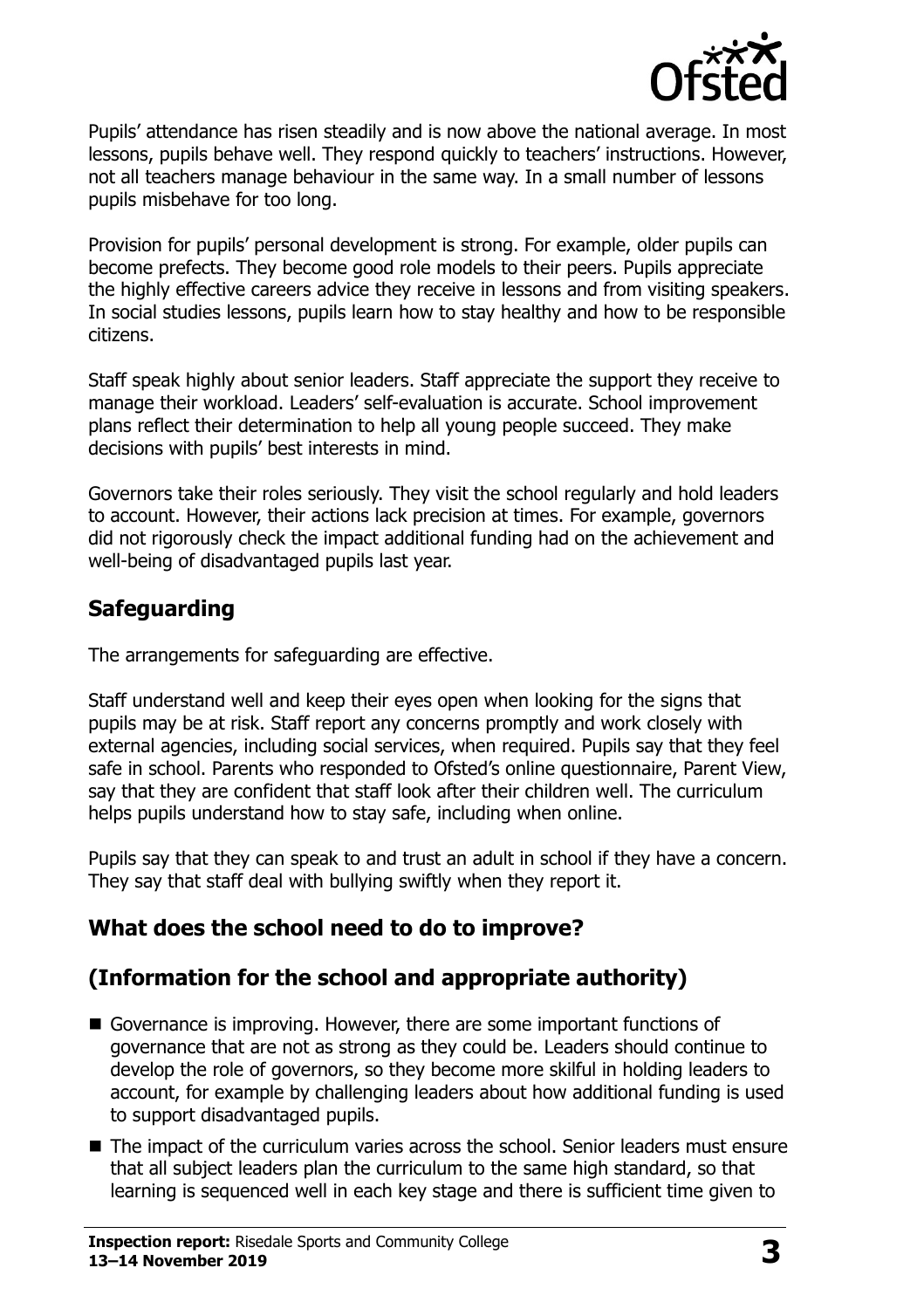

help pupils remember important content.

In some lessons, teachers do not follow the school behaviour policy consistently. Leaders must ensure that all teachers follow the school's behaviour management policy so that all staff have the same high expectations and low-level disruption is eliminated.

#### **How can I feed back my views?**

You can use [Ofsted Parent View](http://parentview.ofsted.gov.uk/) to give Ofsted your opinion on your child's school, or to find out what other parents and carers think. We use Ofsted Parent View information when deciding which schools to inspect, when to inspect them and as part of their inspection.

The Department for Education has further quidance on how to complain about a school.

If you're not happy with the inspection or the report, you can [complain to Ofsted.](http://www.gov.uk/complain-ofsted-report)

### **Further information**

You can search for [published performance information](http://www.compare-school-performance.service.gov.uk/) about the school.

In the report, '[disadvantaged pupils](http://www.gov.uk/guidance/pupil-premium-information-for-schools-and-alternative-provision-settings)' refers to those pupils who attract government pupil premium funding: pupils claiming free school meals at any point in the last six years and pupils in care or who left care through adoption or another formal route.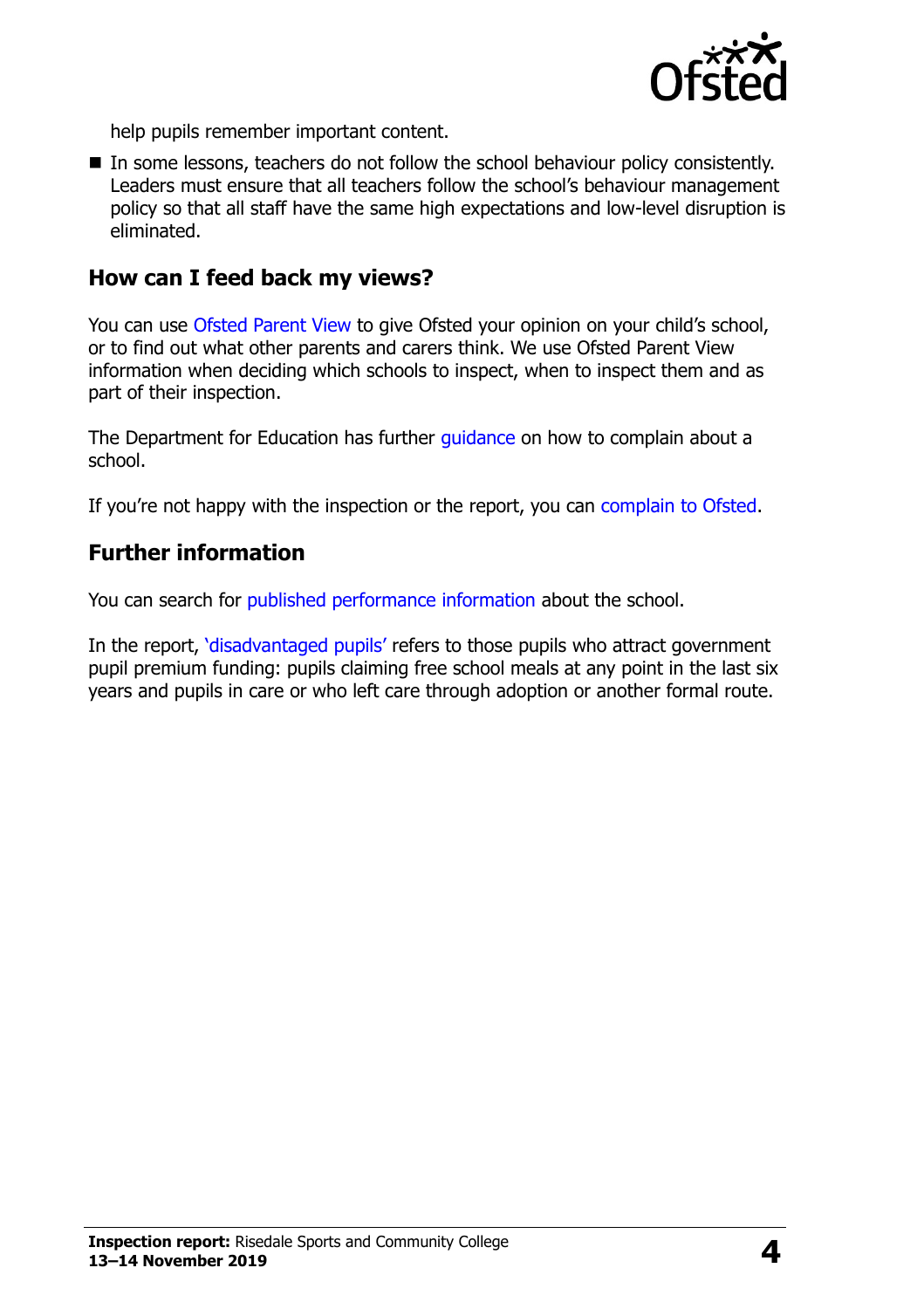

## **School details**

| Unique reference number             | 121663                  |
|-------------------------------------|-------------------------|
| <b>Local authority</b>              | North Yorkshire         |
| <b>Inspection number</b>            | 10087637                |
| <b>Type of school</b>               | Secondary comprehensive |
| <b>School category</b>              | Community               |
| Age range of pupils                 | 11 to 16                |
| <b>Gender of pupils</b>             | Mixed                   |
| Number of pupils on the school roll | 534                     |
| <b>Appropriate authority</b>        | The governing body      |
| <b>Chair of governing body</b>      | Beki Bulmer             |
| <b>Headteacher</b>                  | Colin Scott             |
| <b>Website</b>                      | www.risedale.org.uk     |
| Date of previous inspection         | 26-27 November 2015     |

## **Information about this school**

- Risedale Sports and Community College is a smaller than average secondary school. The number of pupils on roll has increased since the previous inspection.
- $\blacksquare$  The school now has its own governing body after ceasing to be part of a formal federation with another local school in April 2017.
- The proportion of disadvantaged pupils on roll is lower than the national average.
- The number of pupils eligible for the service pupil premium is much higher than the national average.
- $\blacksquare$  The high number of pupils from service families means that pupil mobility is high.
- The number of pupils with education, health and care plans is low compared to other schools.
- A new deputy headteacher, who is the school's SENCo and designated safeguarding lead, started in September 2019.

## **Information about this inspection**

We carried out this inspection under section 5 of the Education Act 2005.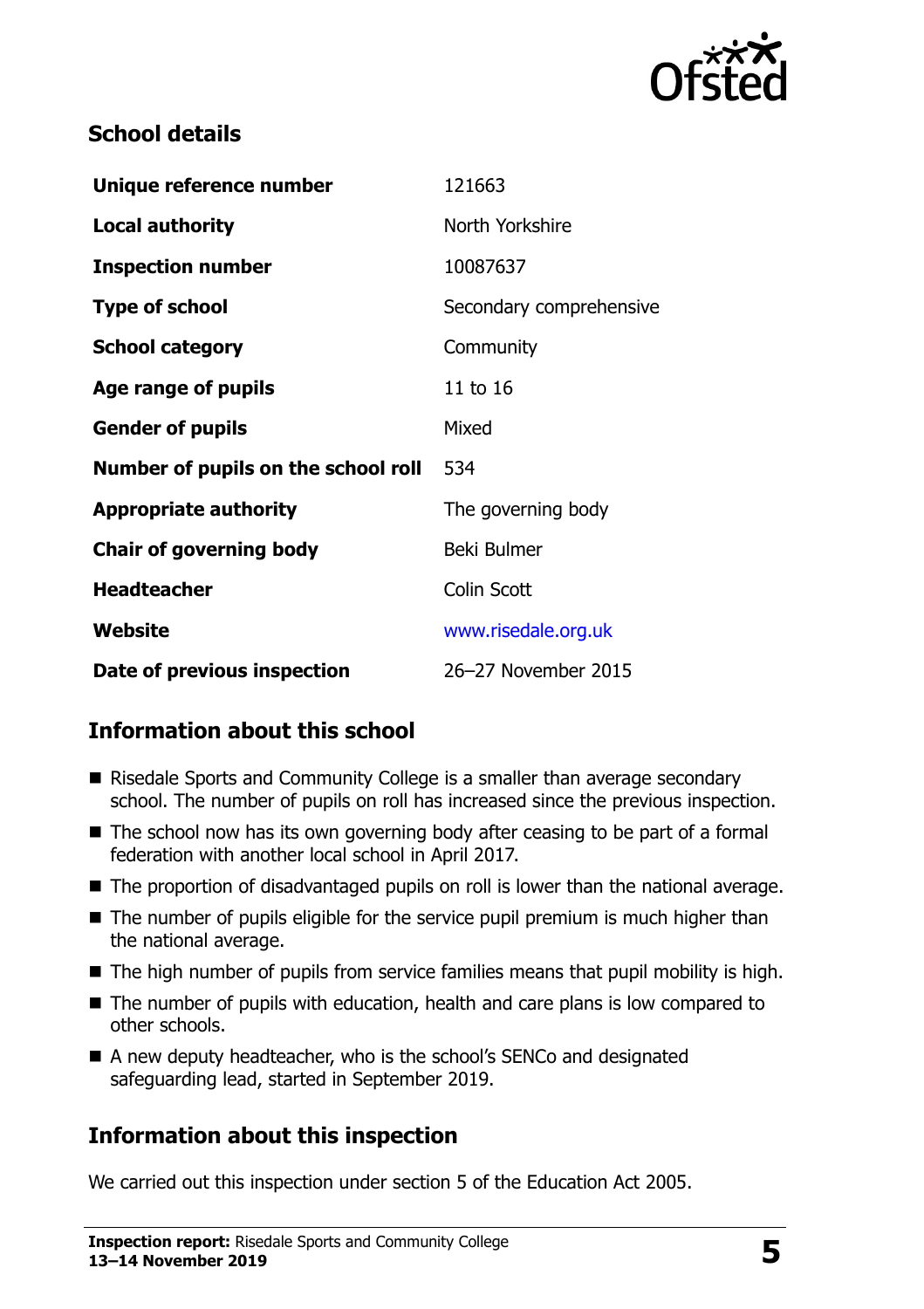

- We met senior and subject leaders to discuss approaches to curriculum design, safeguarding, pupil premium planning, behaviour and pupils' personal development.
- We undertook deep dives into the following subjects: English, mathematics, science and geography. This involved joint lesson visits with subject leaders, meetings with subject leaders about their curriculum planning and approaches to assessment, reviews of pupils' written work, meetings with pupils about their learning and discussions with teachers about their work.
- Further lesson visits were conducted on the second day of the inspection. These included visits to history, French, science and physical education lessons.
- The school's systems for vetting staff were checked. This included a review of the single central record.
- We talked to staff and pupils about behaviour and safeguarding matters, including how concerns could be passed on and how to recognise potential risks. Pupils and staff were selected randomly for some meetings or discussions.
- A range of staff, including support staff and recently qualified staff, shared their views about pupils' behaviour and attitudes.
- Pupil, staff and parent surveys were reviewed. Further meetings were held with staff and pupils to talk about any significant points raised in the surveys.
- The lead inspector discussed the school's strengths and weaknesses with a representative from the local authority.
- An inspector met governors to talk about their roles.
- Policies and meeting records, including governors' minutes, were reviewed.

#### **Inspection team**

John McNally, lead inspector **Ofsted Inspector** Lee Elliott **Her Majesty's Inspector** Matthew West **Matthew West** Christian Matthew West